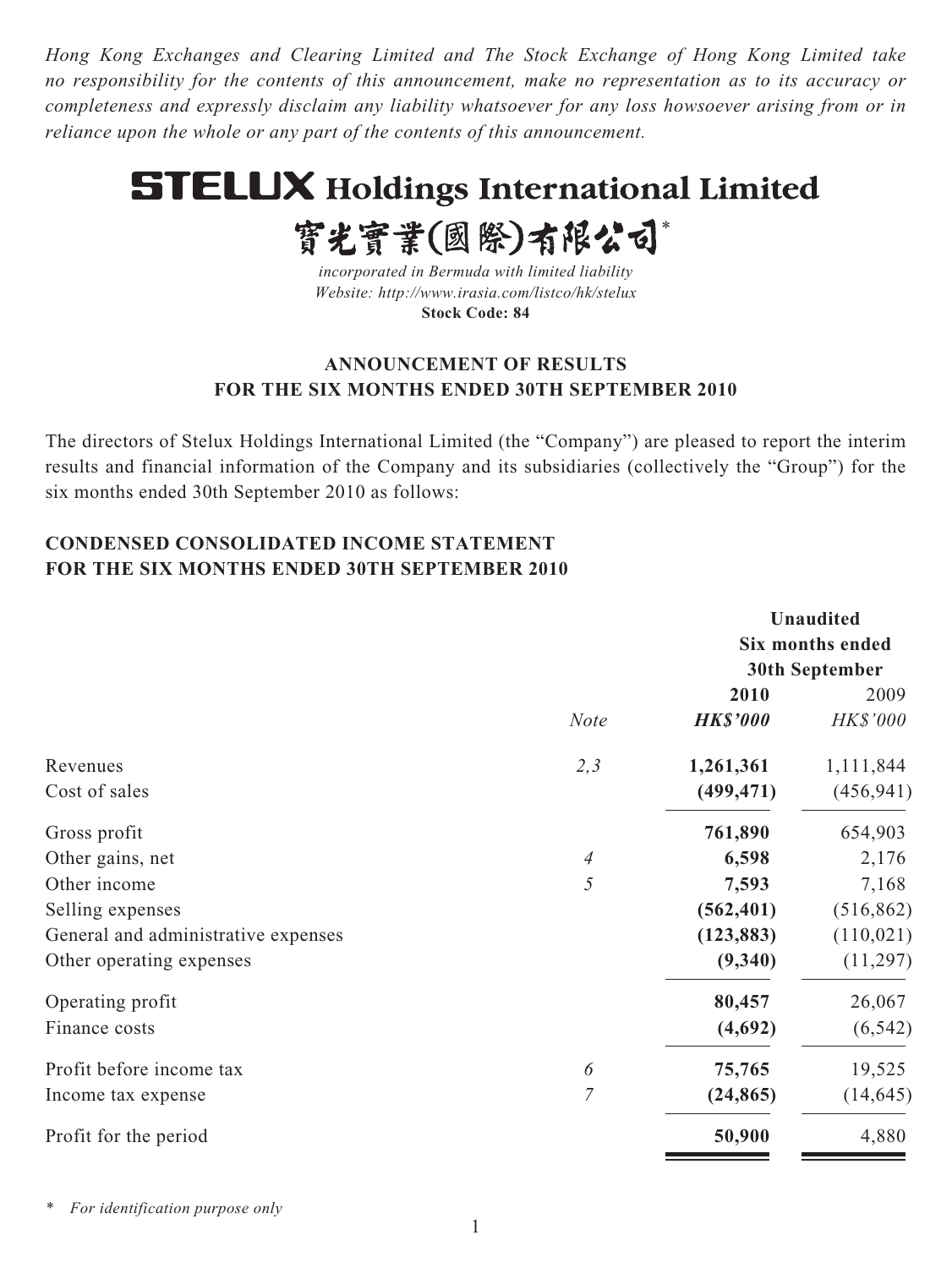# **CONDENSED CONSOLIDATED INCOME STATEMENT (Continued)**

|                                                                                    |             |                 | <b>Unaudited</b><br>Six months ended<br>30th September |  |
|------------------------------------------------------------------------------------|-------------|-----------------|--------------------------------------------------------|--|
|                                                                                    |             | 2010            | 2009                                                   |  |
|                                                                                    | <b>Note</b> | <b>HK\$'000</b> | <b>HK\$'000</b>                                        |  |
| Attributable to:                                                                   |             |                 |                                                        |  |
| Equity holders of the Company                                                      |             | 50,562          | 4,644                                                  |  |
| Non-controlling interests                                                          |             | 338             | 236                                                    |  |
|                                                                                    |             | 50,900          | 4,880                                                  |  |
| Dividends                                                                          | $\delta$    | 11,416          | 9,513                                                  |  |
|                                                                                    |             | <b>HK</b> cents | HK cents                                               |  |
| Earnings per share for profit attributable to<br>the equity holders of the Company | 9           |                 |                                                        |  |
| - Basic and diluted                                                                |             | 5.31            | 0.49                                                   |  |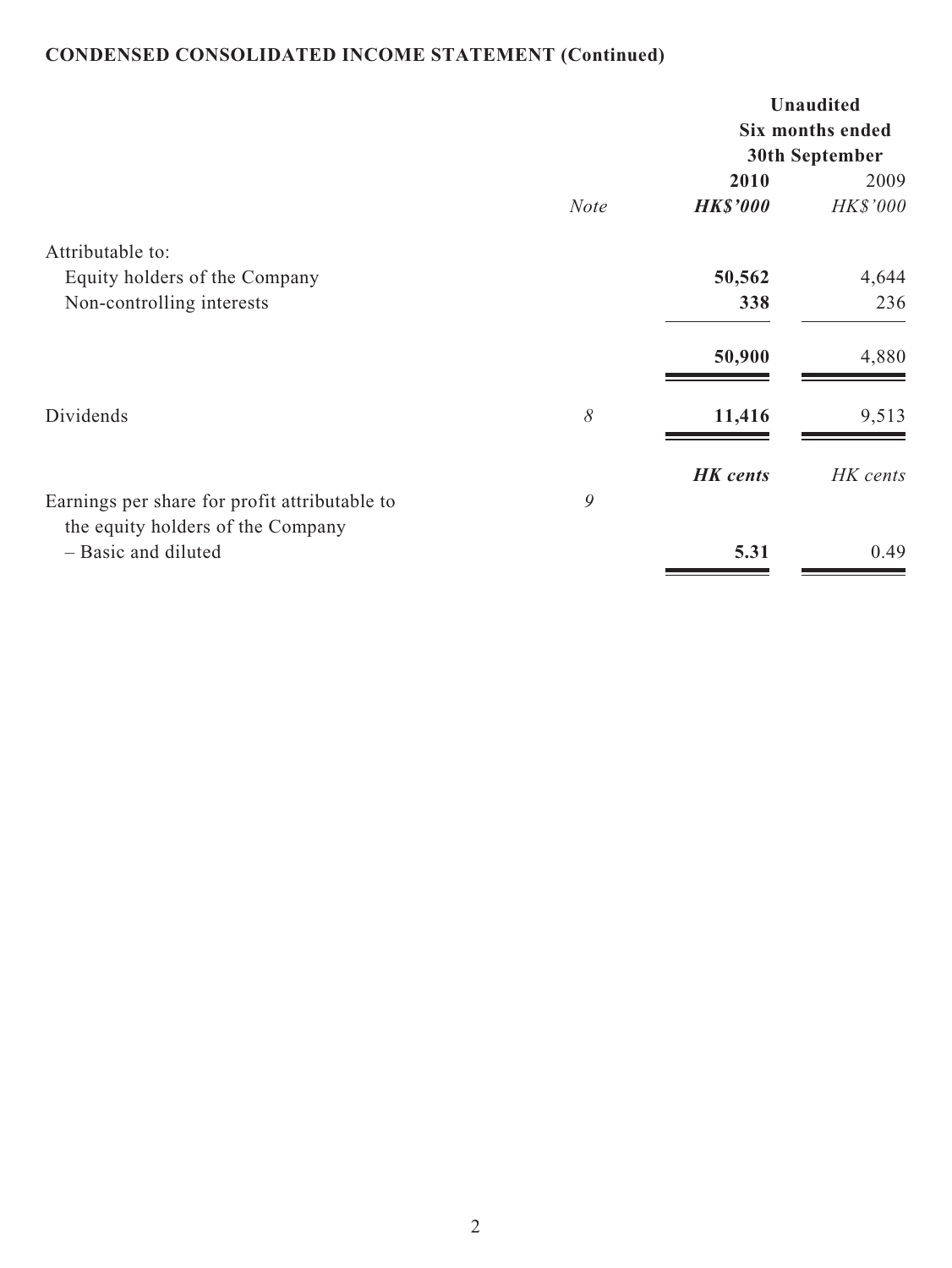# **CONDENSED CONSOLIDATED STATEMENT OF COMPREHENSIVE INCOME FOR THE SIX MONTHS ENDED 30TH SEPTEMBER 2010**

|                                                       | <b>Unaudited</b><br>Six months ended<br>30th September |          |  |
|-------------------------------------------------------|--------------------------------------------------------|----------|--|
|                                                       |                                                        |          |  |
|                                                       |                                                        |          |  |
|                                                       | 2010                                                   | 2009     |  |
|                                                       | <b>HK\$'000</b>                                        | HK\$'000 |  |
| Profit for the period                                 | 50,900                                                 | 4,880    |  |
| Other comprehensive income:                           |                                                        |          |  |
| Exchange differences                                  | 32,859                                                 | 37,164   |  |
| Other comprehensive income for the period, net of tax | 32,859                                                 | 37,164   |  |
| Total comprehensive income for the period             | 83,759                                                 | 42,044   |  |
| Attributable to:                                      |                                                        |          |  |
| Equity holders of the Company                         | 83,103                                                 | 41,577   |  |
| Non-controlling interests                             | 656                                                    | 467      |  |
| Total comprehensive income for the period             | 83,759                                                 | 42,044   |  |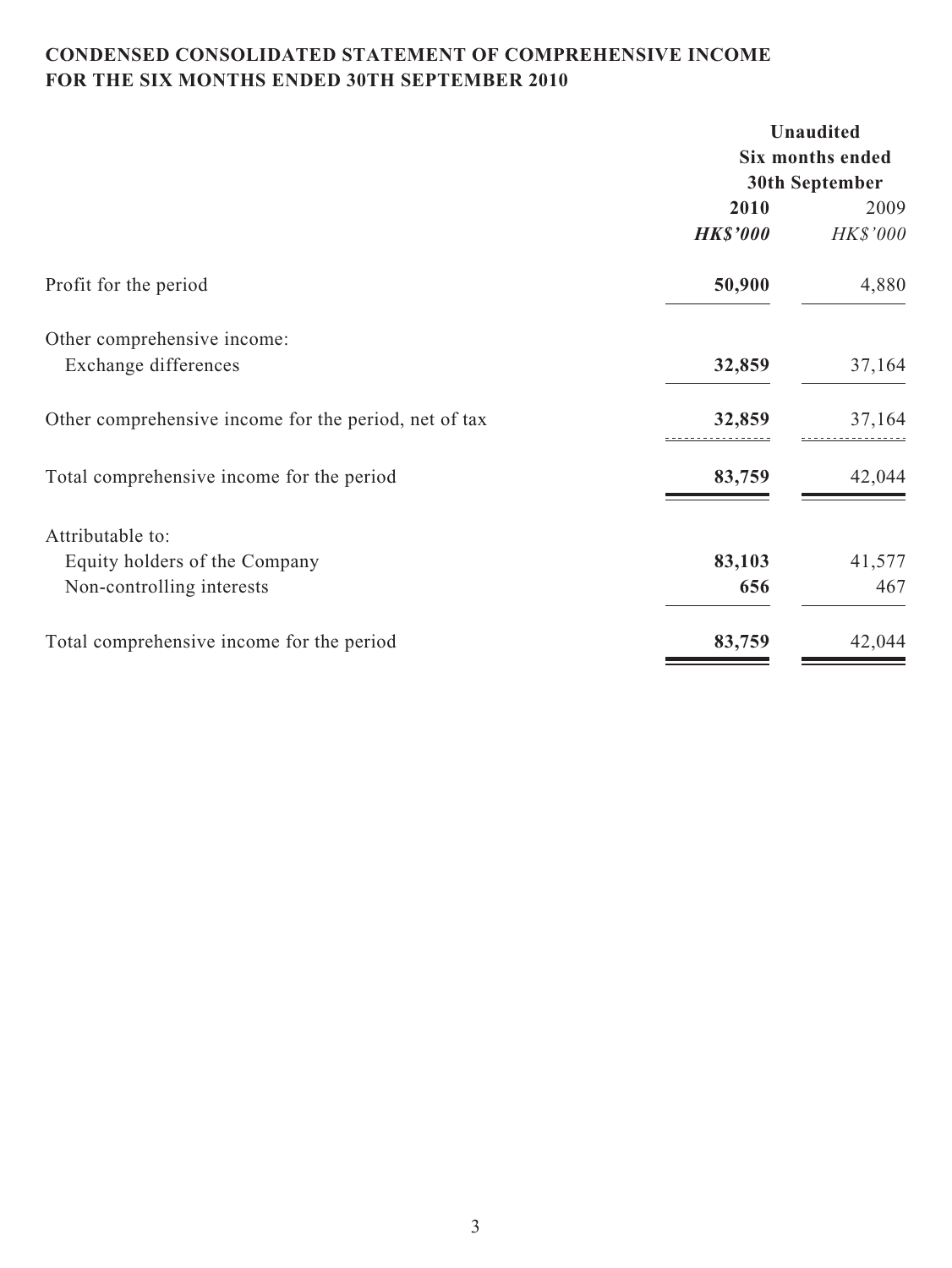# **CONDENSED CONSOLIDATED BALANCE SHEET AS AT 30TH SEPTEMBER 2010**

|                                                                                                                                                                             |             | <b>Unaudited</b><br><b>30th September</b><br>2010         | (Restated)<br>31st March<br>2010                          |
|-----------------------------------------------------------------------------------------------------------------------------------------------------------------------------|-------------|-----------------------------------------------------------|-----------------------------------------------------------|
|                                                                                                                                                                             | <b>Note</b> | <b>HK\$'000</b>                                           | HK\$'000                                                  |
| <b>ASSETS</b><br>Non-current assets                                                                                                                                         |             |                                                           |                                                           |
| Property, plant and equipment<br>Investment properties<br>Prepayment of lease premium<br>Intangible assets<br>Deferred tax assets<br>Available-for-sale financial assets    |             | 319,580<br>38,600<br>73,410<br>25,318<br>48,744<br>12,587 | 310,464<br>41,200<br>54,215<br>24,178<br>46,244<br>12,587 |
|                                                                                                                                                                             |             | 518,239                                                   | 488,888                                                   |
| Current assets<br><b>Stocks</b><br>Debtors and prepayments<br>Bank balances and cash                                                                                        | 10          | 779,424<br>327,976<br>236,773<br>1,344,173                | 728,385<br>323,542<br>213,184<br>1,265,111                |
| Total assets                                                                                                                                                                |             | 1,862,412                                                 | 1,753,999                                                 |
|                                                                                                                                                                             |             |                                                           |                                                           |
| <b>EQUITY</b><br>Capital and reserves attributable to<br>the equity holders of the Company<br>Share capital<br>Reserves<br>Shareholders' funds<br>Non-controlling interests |             | 95,134<br>835,728<br>930,862<br>5,448                     | 95,134<br>752,625<br>847,759<br>4,968                     |
| Total equity                                                                                                                                                                |             | 936,310                                                   | 852,727                                                   |
| <b>LIABILITIES</b><br>Non-current liabilities<br>Deferred tax liabilities<br><b>Borrowings</b>                                                                              |             | 2,624<br>129,435                                          | 2,483<br>127,409                                          |
|                                                                                                                                                                             |             | 132,059                                                   | 129,892                                                   |
| <b>Current liabilities</b><br>Creditors and accruals<br>Income tax payable<br><b>Borrowings</b>                                                                             | 11          | 430,896<br>14,934<br>348,213<br>794,043                   | 354,714<br>11,741<br>404,925<br>771,380                   |
| <b>Total liabilities</b>                                                                                                                                                    |             | 926,102                                                   | 901,272                                                   |
| Total equity and liabilities                                                                                                                                                |             | 1,862,412                                                 | 1,753,999                                                 |
| Net current assets                                                                                                                                                          |             | 550,130                                                   | 493,731                                                   |
| Total assets less current liabilities                                                                                                                                       |             | 1,068,369                                                 | 982,619                                                   |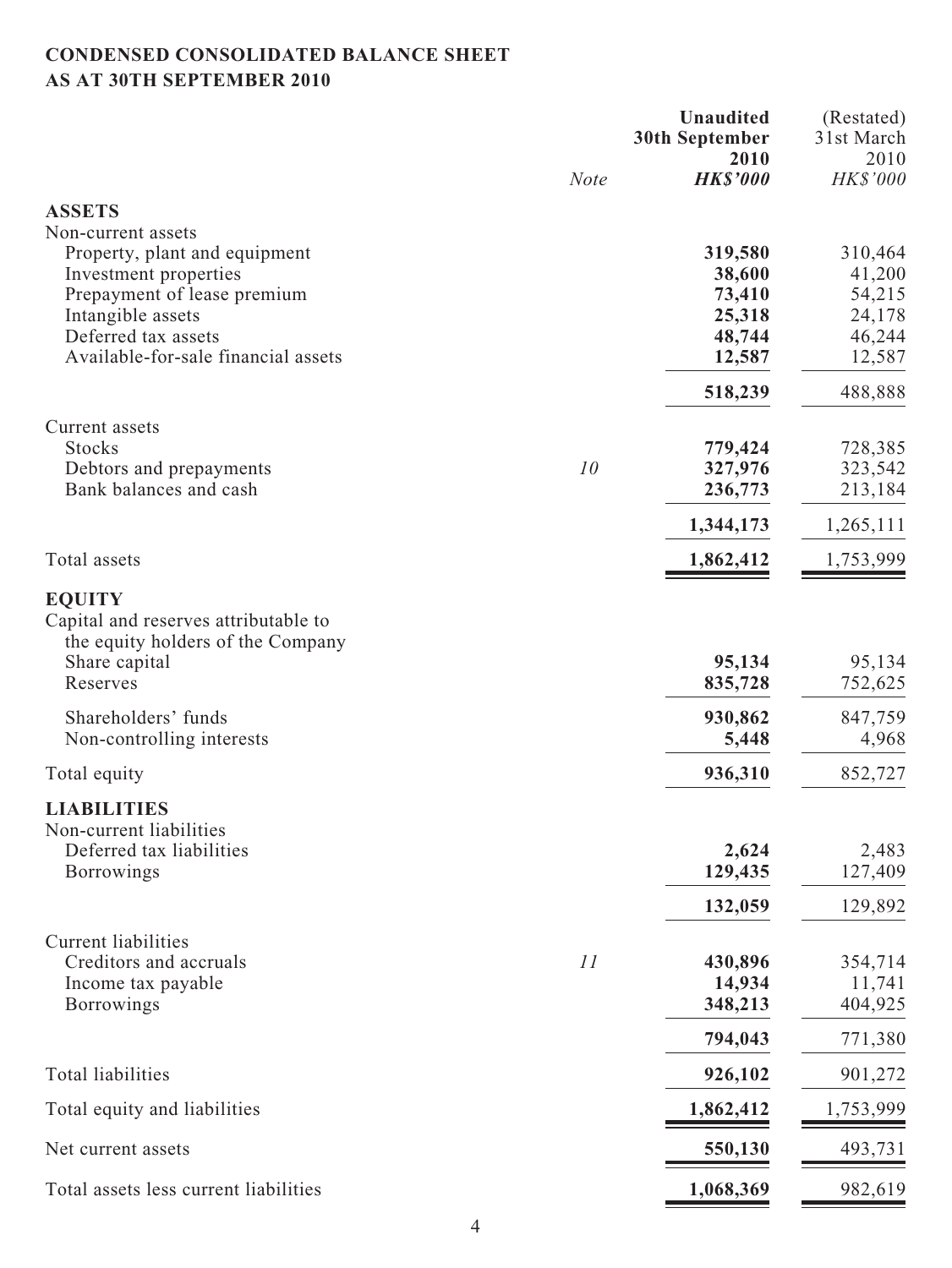## **NOTES:–**

#### **1. BASIS OF PREPARATION**

These unaudited condensed interim consolidated financial information have been prepared in accordance with Hong Kong Accounting Standard ("HKAS") 34 "Interim Financial Reporting" issued by the Hong Kong Institute of Certified Public Accountants ("HKICPA"), and the applicable requirements of Appendix 16 of the Rules Governing the Listing of Securities on The Stock Exchange of Hong Kong Limited (the "Stock Exchange").

The condensed interim consolidated financial information should be read in conjunction with the 2010 annual financial statements.

The accounting policies and methods of computation used in the preparation of these condensed interim consolidated financial information are consistent with those used in the annual financial statements for the year ended 31st March 2010.

The following amendments to standards are mandatory for the first time for the financial year beginning 1st April 2010 :

– HKAS 17 (amendment), 'Leases', removes specific guidance regarding classification of leases of land, so as to eliminate inconsistency with the general guidance on lease classification. As a result, leases of land should be classified as either finance or operating lease using the general principles of HKAS 17, i.e. whether the lease transfers substantially all the risks and rewards incidental to ownership of an asset to the lessee. Prior to the amendment, land interest which title is not expected to pass to the Group by the end of the lease term was classified as operating lease under "leasehold land and land use rights", and amortised over the lease term.

HKAS 17 (amendment) has been applied retrospectively for annual periods beginning 1st April 2010 in accordance with the effective date and transitional provisions of the amendment. The Group has reassessed the classification of unexpired leasehold land and land use rights as at 1st April 2010 on the basis of information existing at the inception of those leases, and recognized the leasehold land in Hong Kong as finance lease retrospectively. As a result of the reassessment, the Group has reclassified certain leasehold land and land use rights from operating lease to finance lease.

The accounting for land interest classified as finance lease is as below:

- If the property interest is held for own use, that land interest is accounted for as property, plant and equipment and is depreciated from the land interest available for its intended use over the shorter of the useful life of the asset and the lease term.
- If the property interest is held to earn rentals and/or for capital appreciation, that land interest is accounted for as investment property and carried at fair value.

The effect of the adoption of this amendment is as follows:

|                                           | 30th September | 31st March      |
|-------------------------------------------|----------------|-----------------|
|                                           | 2010           | 2010            |
|                                           | <b>HKS'000</b> | <i>HK\$'000</i> |
| Increase in property, plant and equipment | 123,633        | 125,988         |
| Decrease in prepayment of lease premium   | (123, 633)     | (125,988)       |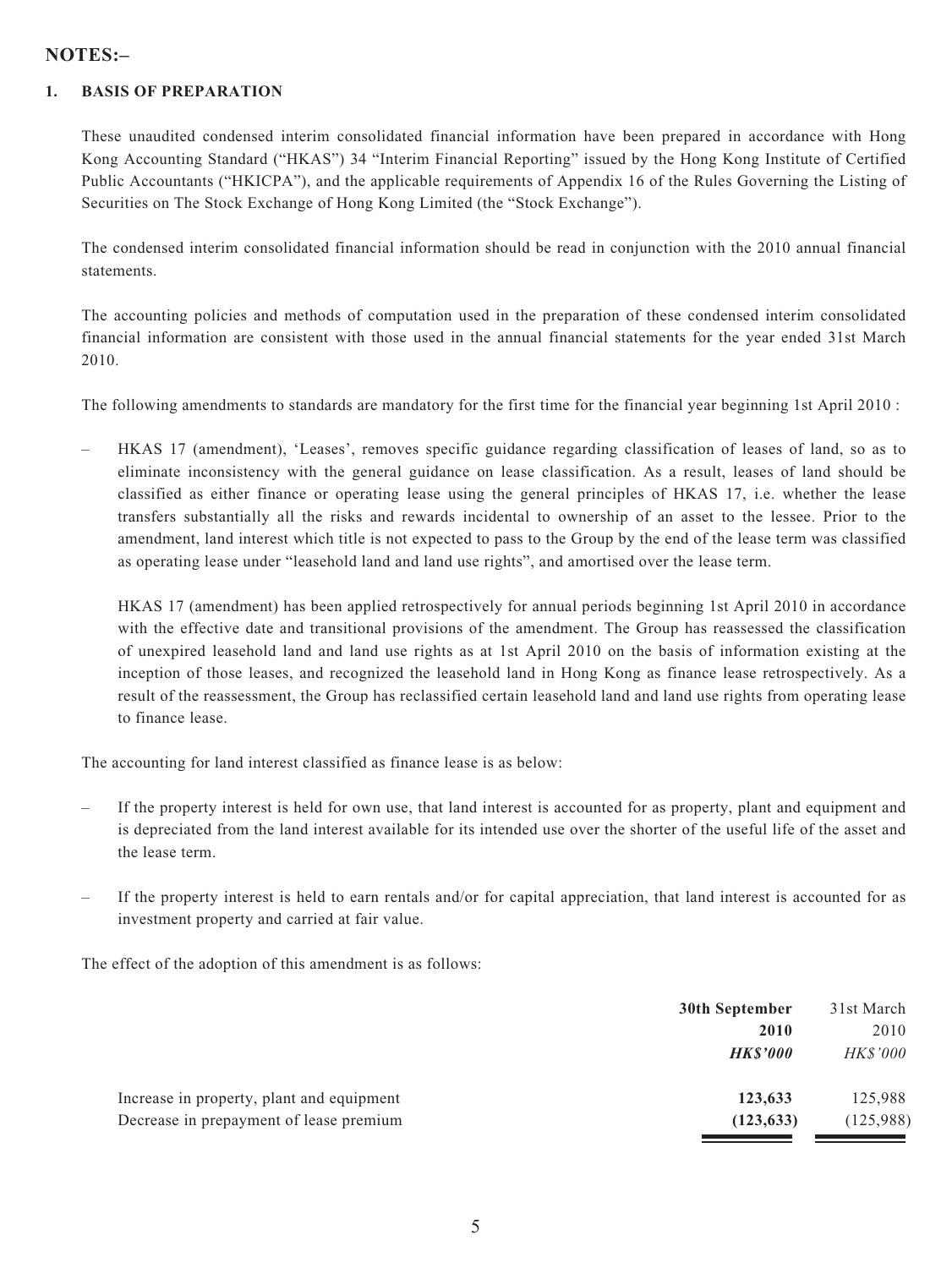#### **1. BASIS OF PREPARATION (Continued)**

Certain new standards, amendments to standards and interpretations of Hong Kong Financial Reporting Standards ("HKFRS") issued by HKICPA have been published and are effective for accounting periods beginning on or after 1st April 2010. Those that are relevant to the Group's operations are as follows:

HKAS 27 (amendment) — Consolidated and separate financial statements HKAS 39 (amendment) — Eligible hedged items HKFRS 3 (revised) — Business combinations HKFRS 5 (amendment) — Non-current assets held for sale and discontinued operations Second improvements project to HKFRS (2009)

The adoption of the above revised accounting standard has no significant impact on the Group's interim results and financial position.

The Group has not early adopted any new standards, amendments to standards and interpretations of HKFRS which have been issued but not yet effective for the financial year ending 31st March 2011.

#### **2. SEGMENT INFORMATION**

The chief operating decision-makers have been identified as the executive directors. The executive directors review the Group's financial information mainly from product and geographical perspective. From a geographical perspective, management assesses the performance of watch and optical operations in Hong Kong, Macau and Mainland China and rest of Asia.

Sales between operating segments are carried out on terms equivalent to those prevailing in arm's length transactions. The executive directors assess the performance of the operating segments based on a measure of adjusted earnings before interest and tax (EBIT). This measurement basis excludes unallocated income and net corporate expenses.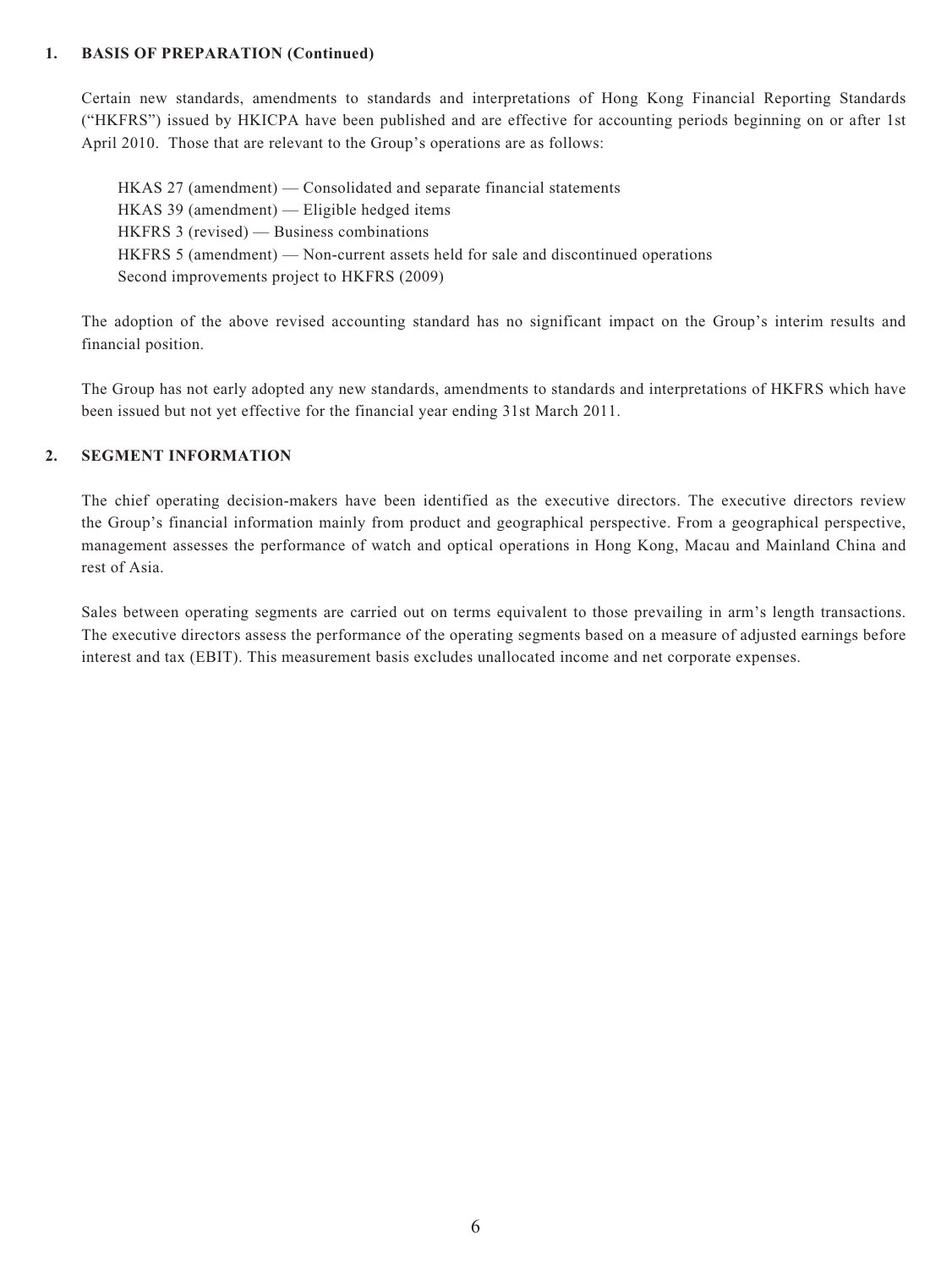### **2. SEGMENT INFORMATION (Continued)**

|                           | Six months ended 30th September 2010 |          |                         |                          |            |                 |            |
|---------------------------|--------------------------------------|----------|-------------------------|--------------------------|------------|-----------------|------------|
|                           | Watch retail                         |          | Optical retail          |                          |            |                 |            |
|                           | Hong Kong,<br>Macau and              |          | Hong Kong,<br>Macau and |                          | Watch      |                 |            |
|                           | Mainland                             | Rest of  | Mainland                | Rest of                  | wholesale  |                 | Group      |
|                           | China                                | Asia     | China                   | Asia                     | trading    | <b>Property</b> | Total      |
|                           | HK\$'000                             | HK\$'000 | HK\$'000                | HK\$'000                 | HK\$'000   | HK\$'000        | HK\$'000   |
| <b>Revenues</b>           |                                      |          |                         |                          |            |                 |            |
| <b>Gross segment</b>      | 416,149                              | 216,985  | 328,917                 | 129,758                  | 271,600    | 6,736           | 1,370,145  |
| Inter-segment             |                                      |          |                         | $\overline{\phantom{0}}$ | (102, 825) | (5,959)         | (108, 784) |
|                           | 416,149                              | 216,985  | 328,917                 | 129,758                  | 168,775    | 777             | 1,261,361  |
| <b>Segment results</b>    | 26,780                               | 8,545    | 20,335                  | 10,520                   | 38,196     | (1,613)         | 102,763    |
| <b>Unallocated</b> income |                                      |          |                         |                          |            |                 | 56         |
| Net corporate expenses    |                                      |          |                         |                          |            |                 | (22, 362)  |
| <b>Operating profit</b>   |                                      |          |                         |                          |            |                 | 80,457     |
| <b>Finance costs</b>      |                                      |          |                         |                          |            |                 | (4,692)    |
| Profit before income tax  |                                      |          |                         |                          |            |                 | 75,765     |
| Income tax expense        |                                      |          |                         |                          |            |                 | (24, 865)  |
| Profit after income tax   |                                      |          |                         |                          |            |                 | 50,900     |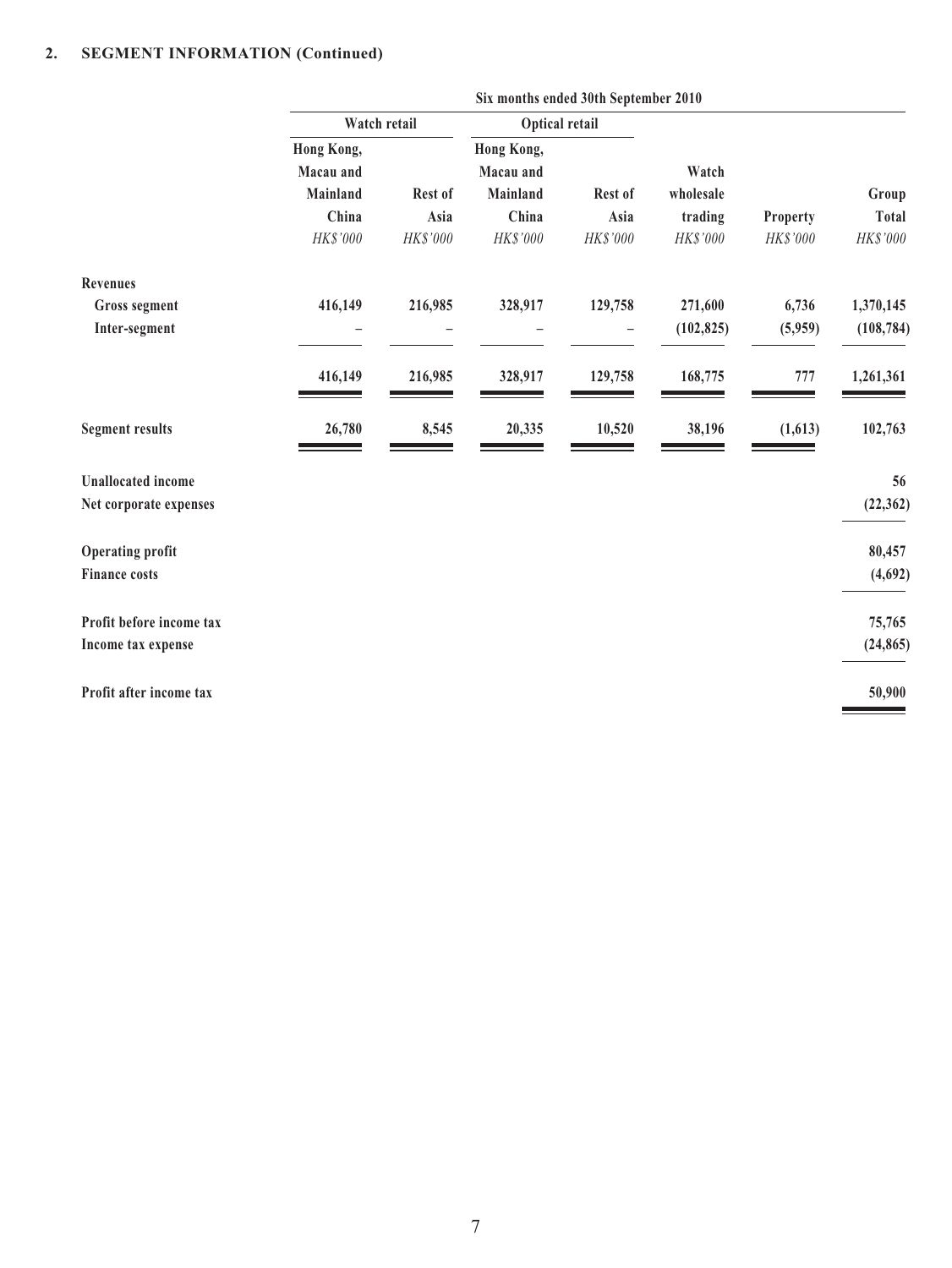## **2. SEGMENT INFORMATION (Continued)**

|                          | Six months ended 30th September 2009 |          |                         |          |            |          |            |
|--------------------------|--------------------------------------|----------|-------------------------|----------|------------|----------|------------|
|                          | Watch retail                         |          | Optical retail          |          |            |          |            |
|                          | Hong Kong,<br>Macau and              |          | Hong Kong,<br>Macau and |          | Watch      |          |            |
|                          | Mainland                             | Rest of  | Mainland                | Rest of  | wholesale  |          | Group      |
|                          | China                                | Asia     | China                   | Asia     | trading    | Property | Total      |
|                          | HK\$'000                             | HK\$'000 | HK\$'000                | HK\$'000 | HK\$'000   | HK\$'000 | $HK\$ '000 |
| Revenues                 |                                      |          |                         |          |            |          |            |
| Gross segment            | 360,353                              | 213,590  | 287,045                 | 114,349  | 235,988    | 6,875    | 1,218,200  |
| Inter-segment            |                                      |          |                         |          | (100, 201) | (6, 155) | (106, 356) |
|                          | 360,353                              | 213,590  | 287,045                 | 114,349  | 135,787    | 720      | 1,111,844  |
| Segment results          | (5,642)                              | 20,463   | 3,044                   | 5,763    | 21,892     | (3, 419) | 42,101     |
| Unallocated income       |                                      |          |                         |          |            |          | 50         |
| Net corporate expenses   |                                      |          |                         |          |            |          | (16,084)   |
| Operating profit         |                                      |          |                         |          |            |          | 26,067     |
| Finance costs            |                                      |          |                         |          |            |          | (6, 542)   |
| Profit before income tax |                                      |          |                         |          |            |          | 19,525     |
| Income tax expense       |                                      |          |                         |          |            |          | (14, 645)  |
| Profit after income tax  |                                      |          |                         |          |            |          | 4,880      |

## **3. REVENUES**

|                     |                 | Six months ended |  |  |
|---------------------|-----------------|------------------|--|--|
|                     |                 | 30th September   |  |  |
|                     | 2010            | 2009             |  |  |
|                     | <b>HK\$'000</b> | HK\$'000         |  |  |
| Turnover            |                 |                  |  |  |
| Sales of goods      | 1,260,584       | 1,111,124        |  |  |
| Gross rental income | 777             | 720              |  |  |
|                     | 1,261,361       | 1,111,844        |  |  |
|                     |                 |                  |  |  |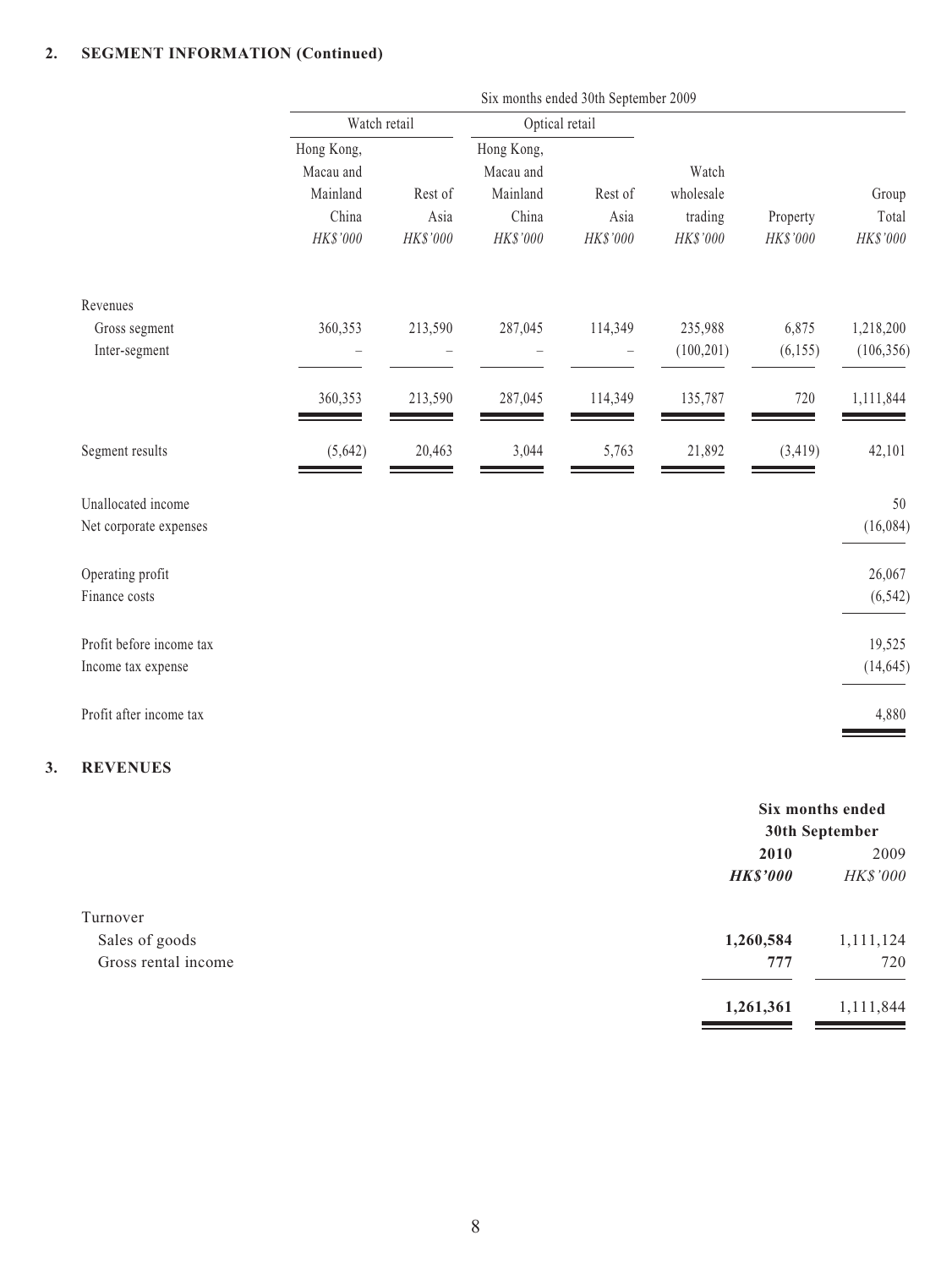#### **4. OTHER GAINS, NET**

| Six months ended |                          |
|------------------|--------------------------|
| 30th September   |                          |
| 2010             | 2009                     |
| <b>HK\$'000</b>  | <i>HK\$'000</i>          |
| 60               | 60                       |
| 1,296            | $\overline{\phantom{0}}$ |
| 5,242            | 2,116                    |
| 6,598            | 2,176                    |
|                  |                          |

#### **5. OTHER INCOME**

|                                | Six months ended |          |
|--------------------------------|------------------|----------|
|                                | 30th September   |          |
|                                | 2010             |          |
|                                | <b>HK\$'000</b>  | HK\$'000 |
| Building management fee income | 1,344            | 1,071    |
| Interest income                | 90               | 51       |
| Sundries                       | 6,159            | 6,046    |
|                                | 7,593            | 7,168    |

#### **6. EXPENSES BY NATURE**

Expenses included in arriving at the profit before income tax are analysed as follows:

|                                               | Six months ended |          |  |
|-----------------------------------------------|------------------|----------|--|
|                                               | 30th September   |          |  |
|                                               | 2010             |          |  |
|                                               | <b>HK\$'000</b>  | HK\$'000 |  |
| Depreciation of property, plant and equipment |                  |          |  |
| $-$ Owned                                     | 41,001           | 43,352   |  |
| – Leased                                      | 299              | 353      |  |
| Amortisation of prepayment of lease premium   | 3,616            | 3,288    |  |
| Provision for stocks                          | 2,984            | 5,241    |  |
| Impairment of debtors                         | 50               | 77       |  |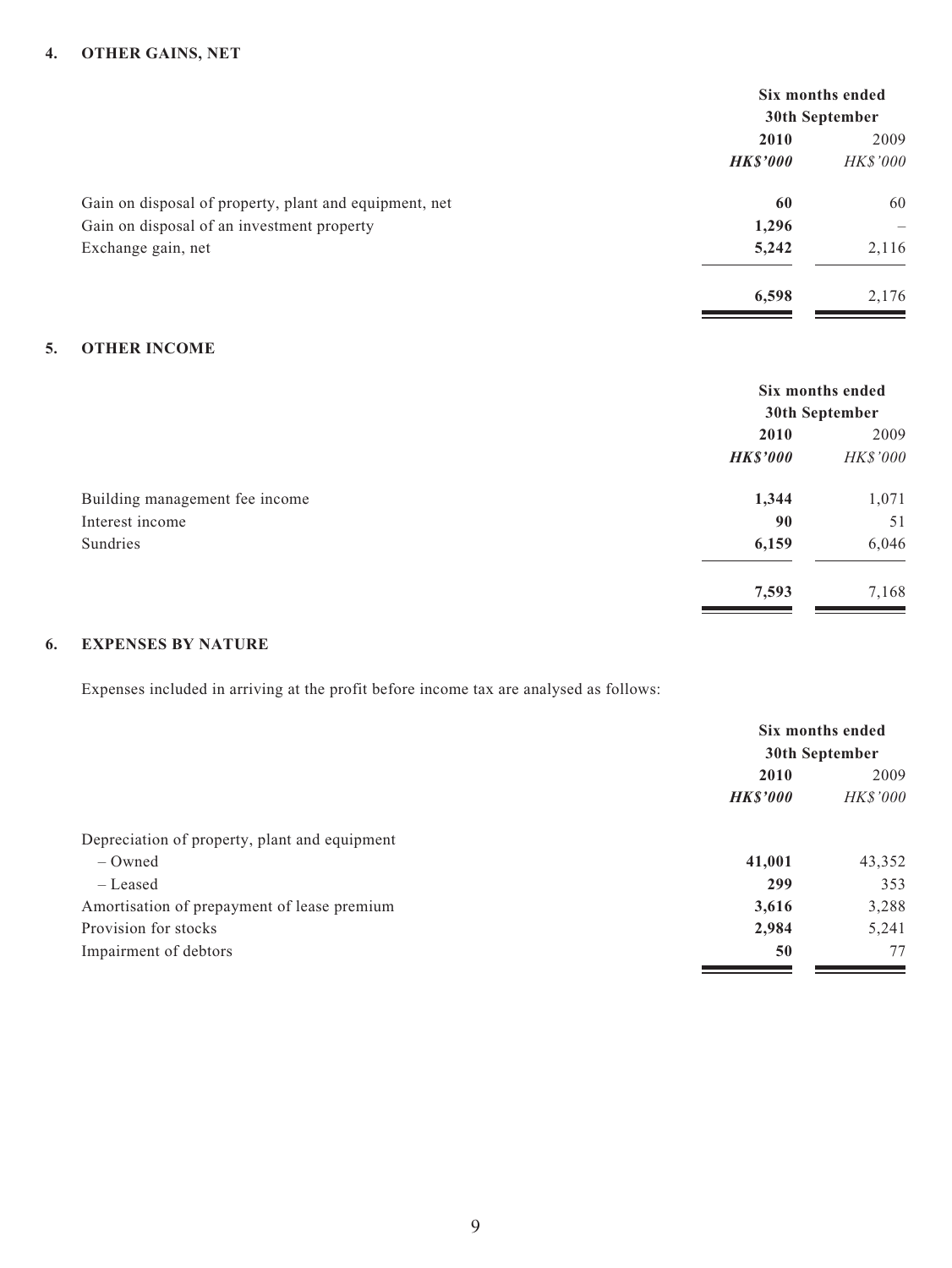#### **7. INCOME TAX EXPENSE**

Hong Kong profits tax has been provided at the rate of 16.5% on the estimated assessable profits for the six months ended 30th September 2010 (2009: 16.5%) less relief for available tax losses. Taxation on overseas profits has been calculated on the estimated assessable profits for the six months ended 30th September 2010 at the rates of taxation prevailing in the territories in which the Group operates.

The amount of income tax charged to the consolidated income statement represents:

|                                           | Six months ended |          |  |
|-------------------------------------------|------------------|----------|--|
|                                           | 30th September   |          |  |
|                                           | 2010             |          |  |
|                                           | <b>HK\$'000</b>  | HK\$'000 |  |
| Current income tax                        |                  |          |  |
| Hong Kong profits tax                     | 11,061           | 3,772    |  |
| Overseas profits tax                      | 15,571           | 12,159   |  |
| Over provisions in respect of prior years | (810)            | (216)    |  |
|                                           | 25,822           | 15,715   |  |
| Deferred income tax                       | (957)            | (1,070)  |  |
| Income tax expense                        | 24,865           | 14,645   |  |

#### **8. DIVIDEND**

|                                                                      | Six months ended<br>30th September |                 |
|----------------------------------------------------------------------|------------------------------------|-----------------|
|                                                                      |                                    |                 |
|                                                                      | 2010                               | 2009            |
|                                                                      | <b>HKS'000</b>                     | <b>HK\$'000</b> |
| Interim, declared, of HK\$0.012 (2009: HK\$0.010) per ordinary share | 11,416                             | 9,513           |

At a meeting held on 29th November 2010, the directors declared an interim dividend of HK\$0.012 per ordinary share. This dividend is not recognized as a liability at the balance sheet date but will be reflected as an appropriation of retained earnings for the year ending 31st March 2011.

#### **9. EARNINGS PER SHARE**

#### **Basic**

Basic earnings per share is calculated by dividing the profit attributable to equity holders of the Company by the weighted average number of ordinary shares in issue during the period.

|                                                                 | Six months ended<br>30th September |         |
|-----------------------------------------------------------------|------------------------------------|---------|
|                                                                 | 2010                               | 2009    |
| Weighted average number of ordinary shares in issue (thousands) | 951,340                            | 951,340 |
| Profit attributable to equity holders of the Company (HK\$'000) | 50,562                             | 4,644   |
| Basic earnings per share (HK cents)                             | 5.31                               | 0.49    |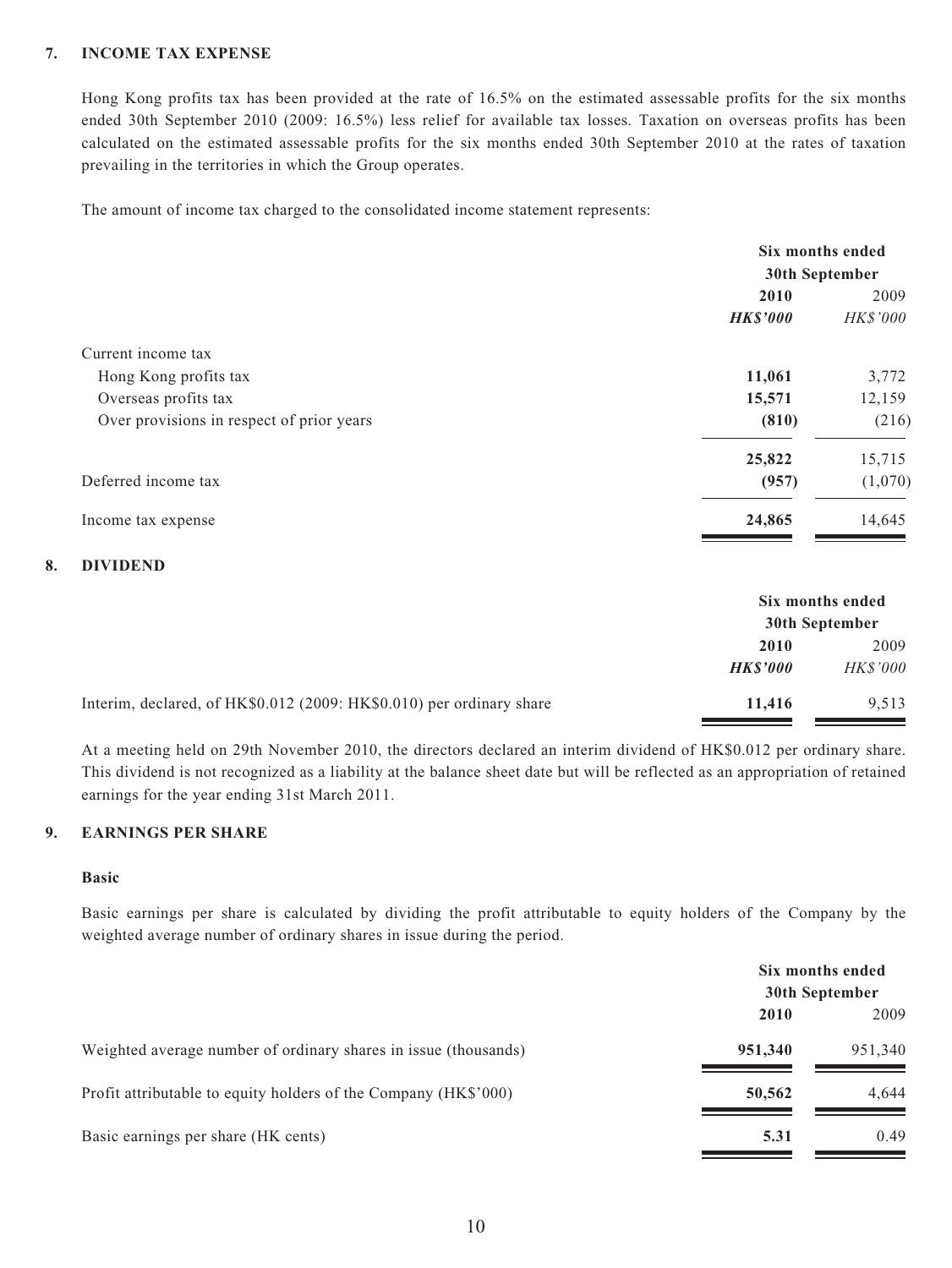#### **9. EARNINGS PER SHARE (continued)**

#### **Dilutive**

There were no dilutive potential ordinary shares in existence during the six months ended 30th September 2009 and 2010.

#### **10. DEBTORS AND PREPAYMENTS**

|                                                | 30th September  | 31st March |
|------------------------------------------------|-----------------|------------|
|                                                | 2010            | 2010       |
|                                                | <b>HK\$'000</b> | HK\$'000   |
| Trade debtors, gross                           | 161,235         | 146,195    |
| Provision for impairment of trade debtors      | (24, 834)       | (24, 823)  |
| Trade debtors, net                             | 136,401         | 121,372    |
| Deposits, prepayments and other debtors        | 191,575         | 202,170    |
|                                                | 327,976         | 323,542    |
| Trade debtors analysed by invoice date (note): |                 |            |
| Below 60 days                                  | 62,528          | 55,950     |
| Over 60 days                                   | 98,707          | 90,245     |
|                                                | 161,235         | 146,195    |

*Note:*

The Group allows an average credit period of 60 days from the invoice date to its trade debtors.

#### **11. CREDITORS AND ACCRUALS**

|                                                            | 30th September<br>2010<br><b>HK\$'000</b> | 31st March<br>2010<br>HK\$'000 |
|------------------------------------------------------------|-------------------------------------------|--------------------------------|
|                                                            |                                           |                                |
| Trade creditors analysed by invoice date:<br>Below 60 days | 224,136                                   | 179,965                        |
| Over 60 days                                               | 24,422                                    | 21,737                         |
|                                                            | 248,558                                   | 201,702                        |
| Other creditors and accruals                               | 182,338                                   | 153,012                        |
|                                                            | 430,896                                   | 354,714                        |

#### **12. COMMITMENTS**

|                                                                                                                                | 30th September<br>2010<br><b>HKS'000</b> | 31st March<br>2010<br><i>HK\$'000</i> |
|--------------------------------------------------------------------------------------------------------------------------------|------------------------------------------|---------------------------------------|
| Capital commitments for property, plant and equipment:<br>Contracted but not provided for<br>Authorised but not contracted for |                                          | 8,030                                 |
|                                                                                                                                |                                          | 8,030                                 |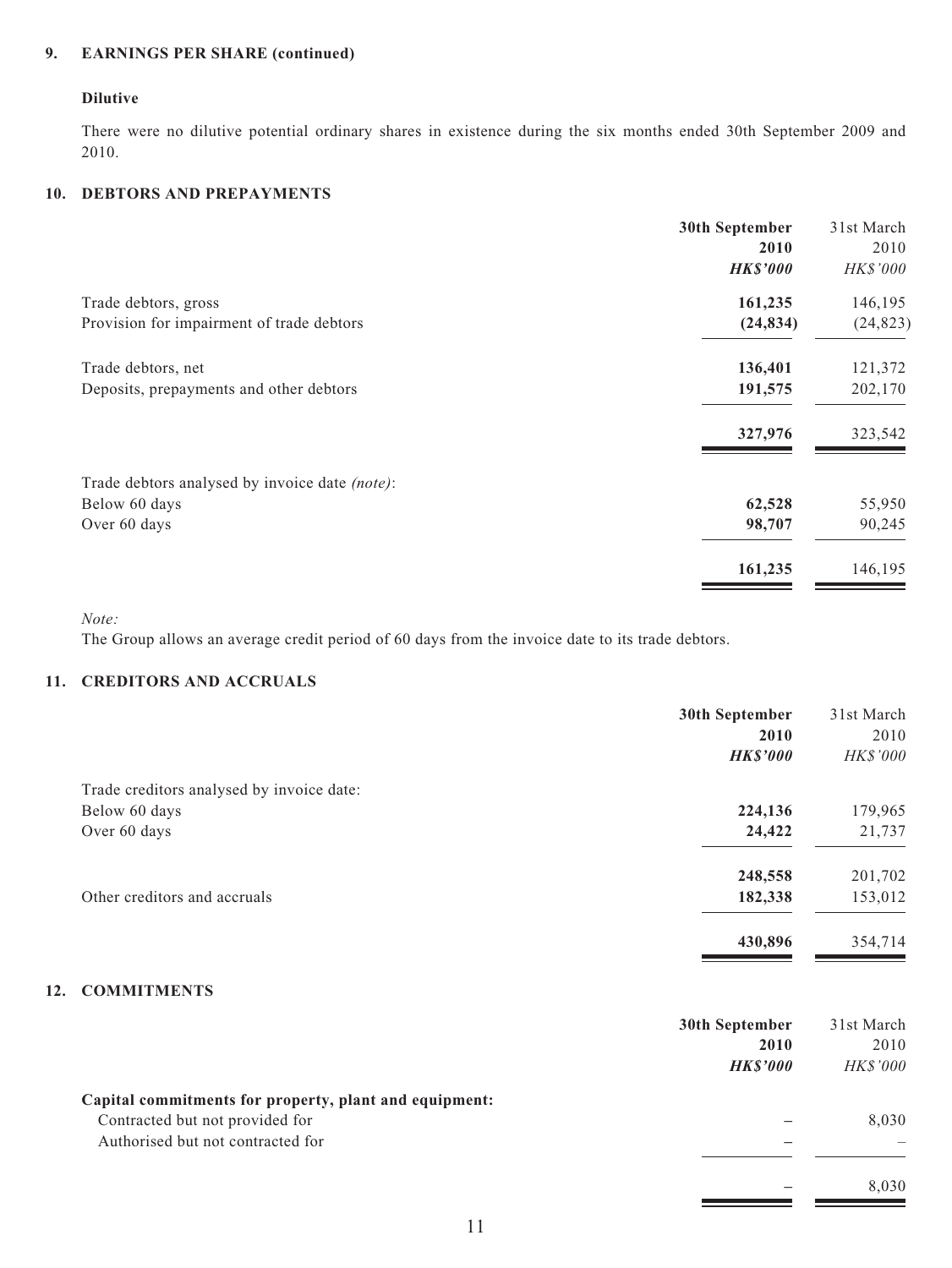## **MANAGEMENT DISCUSSION AND ANALYSIS**

## **REVIEW OF GROUP OPERATIONS**

The Group is pleased to announce a profit attributable to shareholders after tax and minority interests of HK\$51 million for the first six months ended 30th September 2010 compared to around HK\$5 million over the same period last year. For the period under review, Group turnover rose 13% to HK\$1.26 billion returning to a pre-crisis turnover level. Improved retail sentiment in general in Asia, and, particularly, in Hong Kong boosted Group performance.

The Board recommends the payment of an interim dividend of HK\$0.012 (2009:HK\$0.010) per share to the Group's shareholders.

## **WATCH RETAIL BUSINESS**

Our watch retail business comprising of "CITY CHAIN", "MOMENTS", "CITHARA", "C<sup>2</sup>" and "SEIKO boutique" recorded an EBIT of HK\$35 million, more than doubling EBIT posted over the corresponding period last year. Turnover was up by 10%.

Our stores in Hong Kong and Macau benefited hugely from strong tourist arrivals from the Mainland. As recognition of our brands on the Mainland, particularly, "CITY CHAIN" has grown with our growing network of stores in key cities like Beijing, Shanghai, Guangzhou, Shenzhen and Hangzhou, Mainland visitors have made our stores their first choice destination for mid-priced watches when they shop in Hong Kong and Macau. Effective marketing strategies, in particular, our "Solvil et Titus" marketing campaign also contributed to the improved results with turnover growth in these two territories averaging 16%. With higher profit margins achieved for the period under review, an EBIT of HK\$36 million was reported in Hong Kong, up sharply from the same period last year whilst Macau also reported an improved EBIT of HK\$7 million.

Our South East Asian operations reported an EBIT of HK\$8.5 million compared to HK\$20 million over the same period last year. The bloody protests in Thailand from March to May affected consumer spending dragging down both turnover and EBIT. An EBIT of HK\$12 million was reported compared to an EBIT of HK\$14 million during the same time last year. Our operations in Singapore and Malaysia returned disappointing results. General retail sentiment in these two countries, particularly, in the first quarter of this financial year failed to pick up as strongly and as quickly as in Hong Kong. However, there are signs of quickening recovery.

The Mainland retail market is one of the fastest growing in the world and shopping trends shift quickly compared to other more mature retail markets. In any developing retail market, evolving shopping patterns are normal. Over the last five years, there has been a huge shift in shopping patterns as consumers are drawn away from traditional street level shops and department stores into modern shopping malls, where consumers are able to shop, dine and be entertained all within one integrated complex – "a one stop shopping experience".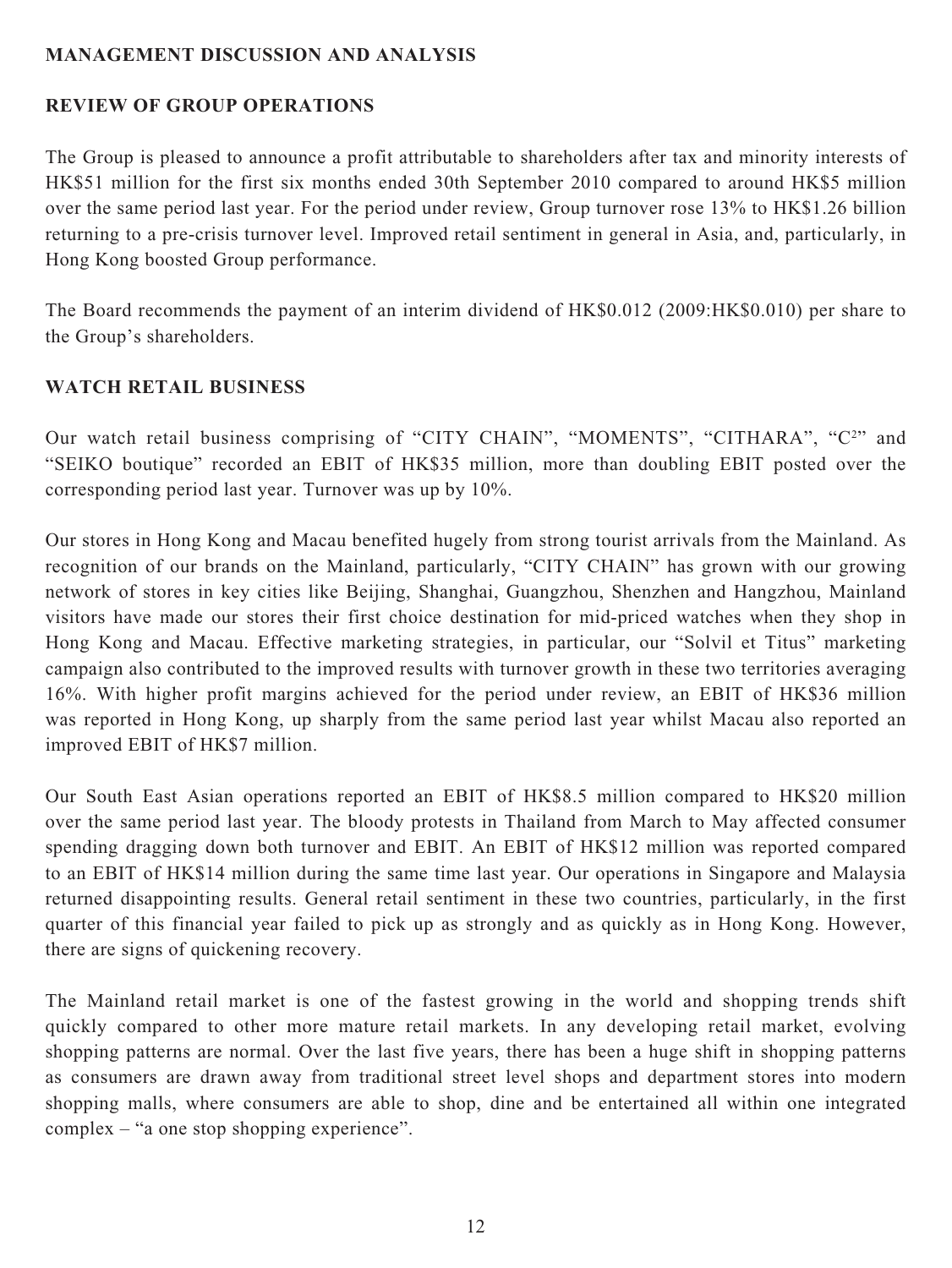Therefore, we are consolidating our operations by closing non-performing stores, generally, those at street level and within department stores and opening more stores within shopping malls. This consolidation and repositioning process inevitably impacts, albeit temporarily, on our results.

The turnover from our Mainland operations (achieved by approximately a 10% reduction in store numbers compared to the same time last year) rose 11%. Gross profit margins were also higher compared to the corresponding period last year. For the period under review, a loss of HK\$16 million was reported compared to HK\$19 million, narrowing by 17%.

The effects of ongoing Government stimulus measures to encourage domestic consumption are eventually permeating other segments of the market and we are beginning to see the impact of such measures on our business. As this spending momentum carries through into the next few years, we expect the performance of our Mainland operations to improve.

# **OPTICAL RETAIL BUSINESS**

The Group's optical retail business comprising of "Optical 88" returned an EBIT of HK\$31 million, a sharp upturn from the same time last year and turnover rose by 14%.

Turnover in Hong Kong and Macau grew 13% and EBIT was HK\$25 million compared to HK\$7.5 million over the corresponding period last year. External factors, like the generally improved retail environment contributed to the positive performance. Effective marketing strategies implemented also kept profit margins at healthy levels.

Our "Optical 88" operations in South East Asia reported improved results compared to the first six months of last year with turnover growth averaging 13% and an EBIT of HK\$10.5 million compared to nearly HK\$6 million last year. Both Singapore and Malaysia also posted double-digit turnover growth and improved EBIT.

Our Mainland optical business operates from Guangzhou with a network of stores currently concentrated within Guangdong Province and we have plans to open stores outside of this Province in the next financial year 2011/2012. In line with shifting shopping trends and consumers' rising expectations, our current strategy is to open stores within modern shopping malls. Turnover at our Mainland operations grew 26% compared to the same time last year and a loss, slightly below HK\$5 million, around the same level as last year, was reported as office overheads increased in line with our plans to expand outside of Guangdong Province.

# **WATCH ASSEMBLY AND WHOLESALE TRADING**

This segment of our business returned an EBIT of HK\$38 million up 74% over the same period last year. Turnover rose strongly by 24%.

Our watch assembly unit that produces for the Group recorded satisfactory results in line with our stock conditions.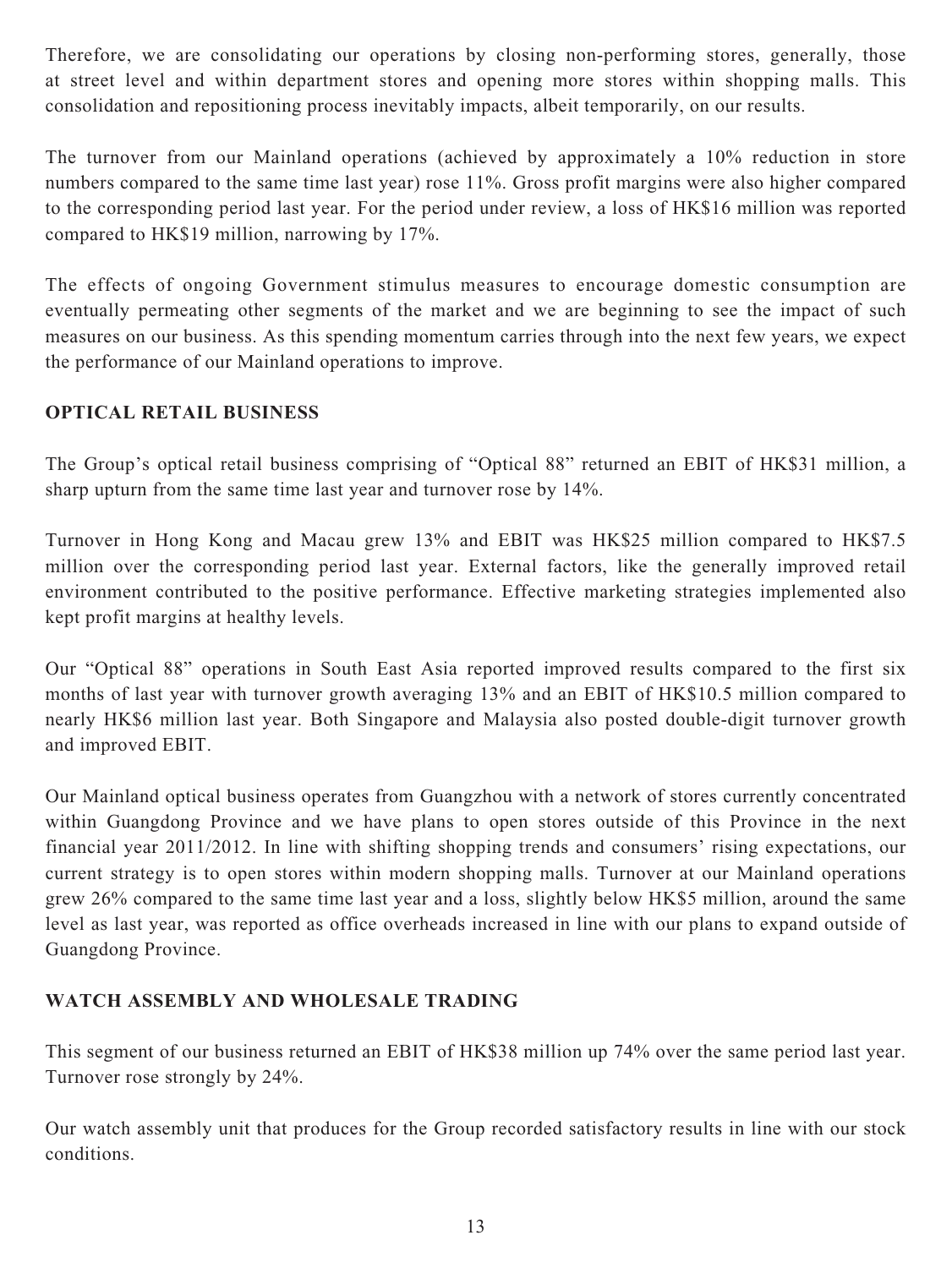The Thong Sia Group, sole distributor for "SEIKO" watches and clocks in Hong Kong, Singapore and Malaysia performed very much within expectations with all three subsidiaries returning improved results compared to the same period last year. Our Hong Kong business unit outperformed our other two subsidiaries in Singapore and Malaysia as strong visitor arrivals, particularly, from the Mainland contributed to buoyant buying sentiment in Hong Kong.

Our new wholesale unit set up to distribute "CYMA" watches on the Mainland returned a very satisfactory performance. This unit operates from both our Shanghai and Guangzhou offices and provides another platform to introduce and establish our brands on the Mainland thus complementing our existing watch retail business.

# **OUTLOOK**

Generally, as the economic climate in the places where we operate is still favourable, the momentum from the last six months should carry through into the next six months. Therefore, baring any unforeseen circumstances the Group expects to return a good performance in the next six months.

## **FINANCE**

The Group's gearing ratio at balance sheet date was 26% (at 31st March 2010: 38%), which was calculated based on the Group's net debt of HK\$241 million (at 31st March 2010: HK\$319 million) and shareholders' funds of HK\$931 million (at 31st March 2010: HK\$848 million). The Group's net debt was calculated based on the Group's borrowings of HK\$478 million (at 31st March 2010: HK\$532 million) less the Group's bank balances and cash of HK\$237 million (at 31st March 2010: HK\$213 million). Of the Group's borrowings at balance sheet date, HK\$348 million (at 31st March 2010: HK\$405 million) were repayable within 12 months.

Of the Group's borrowings, 8% (at 31st March 2010: 9%) were denominated in foreign currencies. The Group's bank borrowings denominated in Hong Kong Dollars were on a floating rate basis at either bank prime lending rates or short term inter-bank offer rates.

The Group does not use any financial instruments for hedging purposes.

The Group does not engage in speculative derivative trading.

As at 30th September 2010, the Group does not have any significant contingent liabilities.

The Group does not have plans for material investments or change of capital assets.

# **CAPITAL STRUCTURE OF THE GROUP**

There was no change in the capital structure of the Group during the period.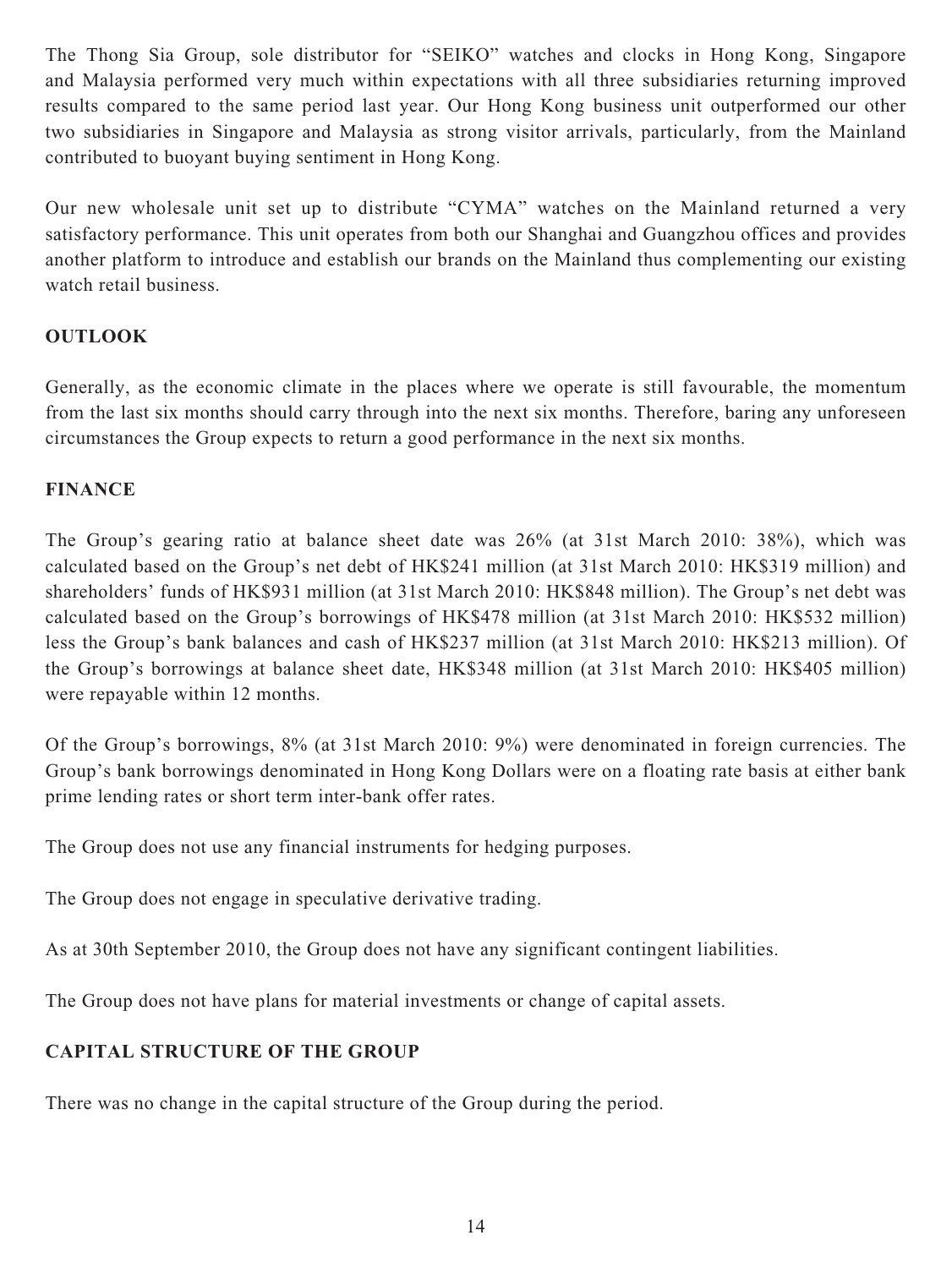# **CHANGES IN THE COMPOSITION OF THE GROUP**

There was no change in the composition of the Group during the period.

# **NUMBER AND REMUNERATION OF EMPLOYEES, REMUNERATION POLICIES, BONUS AND TRAINING SCHEMES**

The Group's remuneration policies are reviewed on a regular basis and remuneration packages are in line with market practices in the relevant countries where the Group operates. As of 30th September 2010, the Group had 3,070 (at 30th September 2009: 3,175) employees.

# **DETAILS OF THE CHARGES ON GROUP ASSETS**

At 30th September 2010, certain of the Group's property, plant and equipment amounting to HK\$182 million (at 31st March 2010: HK\$184 million), investment property amounting to HK\$39 million (at 31st March 2010: HK\$39 million) and leasehold land amounting to HK\$18 million (31st March 2010: HK\$15 million) were pledged to secure banking facilities granted to the Group.

# **CLOSURE OF REGISTER OF MEMBERS**

The Register of Members of the Company will be closed from 3rd January 2011 (Monday) to 7th January 2011 (Friday) both days inclusive, during which period no transfer of shares will be effected. In order to qualify for the entitlement to the interim dividend, all transfers accompanied by the relevant share certificates must be lodged with the Company's Hong Kong Registrar, Computershare Hong Kong Investor Services Limited, 1712-1716, 17th Floor, Hopewell Centre, 183 Queen's Road East, Wanchai, Hong Kong for registration no later than 4:00 p.m. on 31st December 2010 (Friday). The interim dividend will be paid on 21st January 2011 (Friday).

# **PURCHASE, SALE OR REDEMPTION OF LISTED SECURITIES**

The Company has not redeemed any of its shares during the period. Neither the Company nor any of its subsidiaries has purchased or sold any of the Company's shares during the year.

# **CORPORATE GOVERNANCE**

During the six months ended 30th September 2010, the Company has complied with the code provisions of the Code on Corporate Governance Practices (the "Code Provisions") as set out in Appendix 14 of the Listing Rules, except for the following deviations:

# **Code Provision A.4.2**

Under Code Provision A.4.2, every director, including those appointed for a specific term, should be subject to retirement by rotation at least once every three years. Not all directors of the Company retire strictly under Code Provision A.4.2 but in accordance with the Company's Bye-Laws. Bye-Law 110(A) stipulates that one-third of the directors of the Company who have been longest serving in office since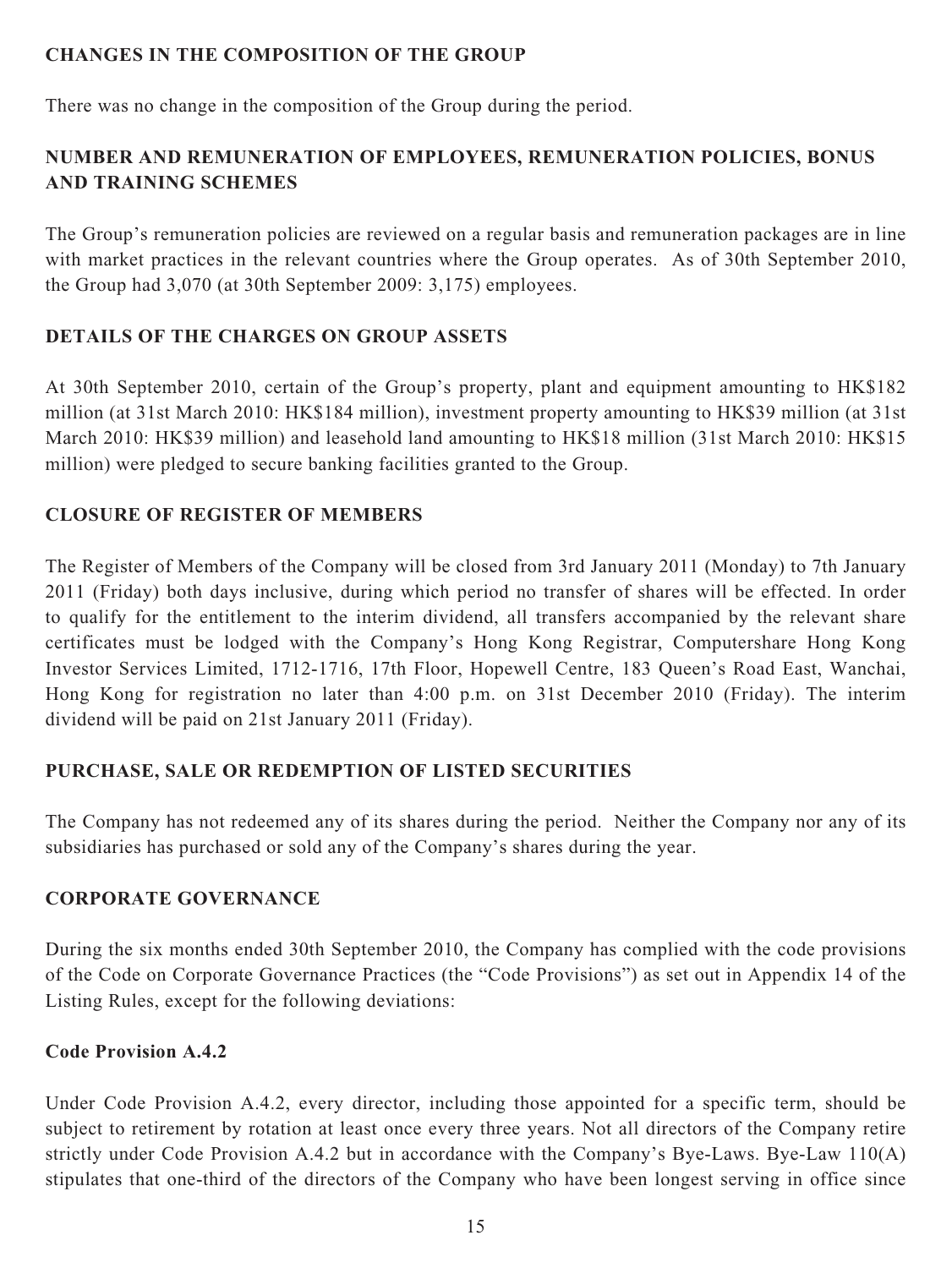their last election, except the Chairman, Vice-Chairman or Chief Executive Officer, shall retire from office by rotation at each annual general meeting.

## **Code Provision B.1.3**

This Code Provision deals with the terms of reference of a remuneration committee. The Company has adopted the terms of reference under Code Provision B.1.3 except that the terms of reference do not include reviewing and determining the remuneration packages of senior management. The Company believes that the remuneration packages of senior management should be the responsibility of the executive directors as they are in a better position to appraise the performance of senior management.

## **Code Provision E.1.2**

Under the first part of Code Provision E.1.2, the Chairman of the Board should attend annual general meetings. The Chairman of the Board did not attend the annual general meeting of the Company held on 8th September 2010 as he was not in Hong Kong. The Chairman of the Audit Committee and a designated representative from the Remuneration Committee were present.

## **Audit Committee**

On 14th July 2010 and 23th November 2010, the Audit Committee together with the management of the Company reviewed the accounting principles and practices adopted by the Group and discussed auditing, internal controls and financial reporting matters including review of the Group's results for the year ended 31st March 2010 and for the six months ended 30th September 2010 respectively before they were presented to the Board of directors for approval.

## **Remuneration Committee**

The Remuneration Committee met on 6th May 2010 to determine annual bonus entitlement and conduct a review on the salaries of the executive directors.

## **Model Code for Securities Transactions by Directors of Listed Issuers**

The Company has adopted the Model Code for Securities Transactions by Directors of Listed Companies contained in Appendix 10 of the Listing Rules (the "Model Code") as the code of conduct regarding director's securities transactions.

The Company has also made specific enquiry of all its directors to ascertain whether they have complied with or whether there has been any non-compliance with the required standard set out in the Model Code.

All directors complied with the provisions of the Model Code during the six months ended 30th September 2010.